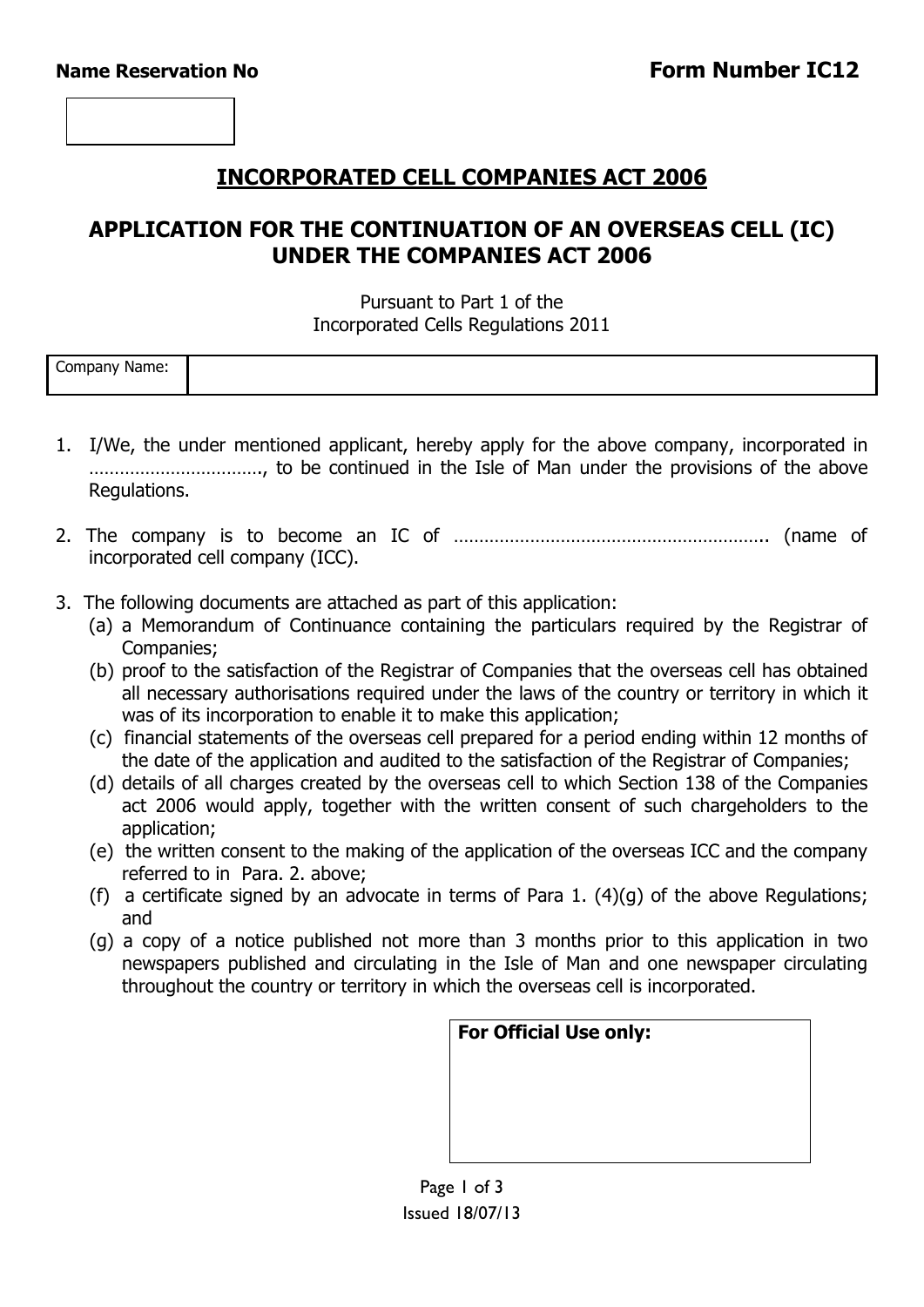

### 3. Details of the first Registered Agent:

| Name:                           |           |                              |
|---------------------------------|-----------|------------------------------|
| Address:                        |           |                              |
| Post Code:                      |           |                              |
| Consent of<br>Registered Agent: | Signature | Date<br>$(dd)$ (mm) $(yyyy)$ |

### 4. Details of Applicant

| Name:                             |  |
|-----------------------------------|--|
| Address:                          |  |
| Relationship to<br>overseas cell: |  |

| <b>Signature of Applicant</b> | Dated: $\frac{1}{2}$ / $\frac{1}{2}$<br>$(dd)$ (mm) $(yyyy)$ |
|-------------------------------|--------------------------------------------------------------|
| (Print Name)                  |                                                              |